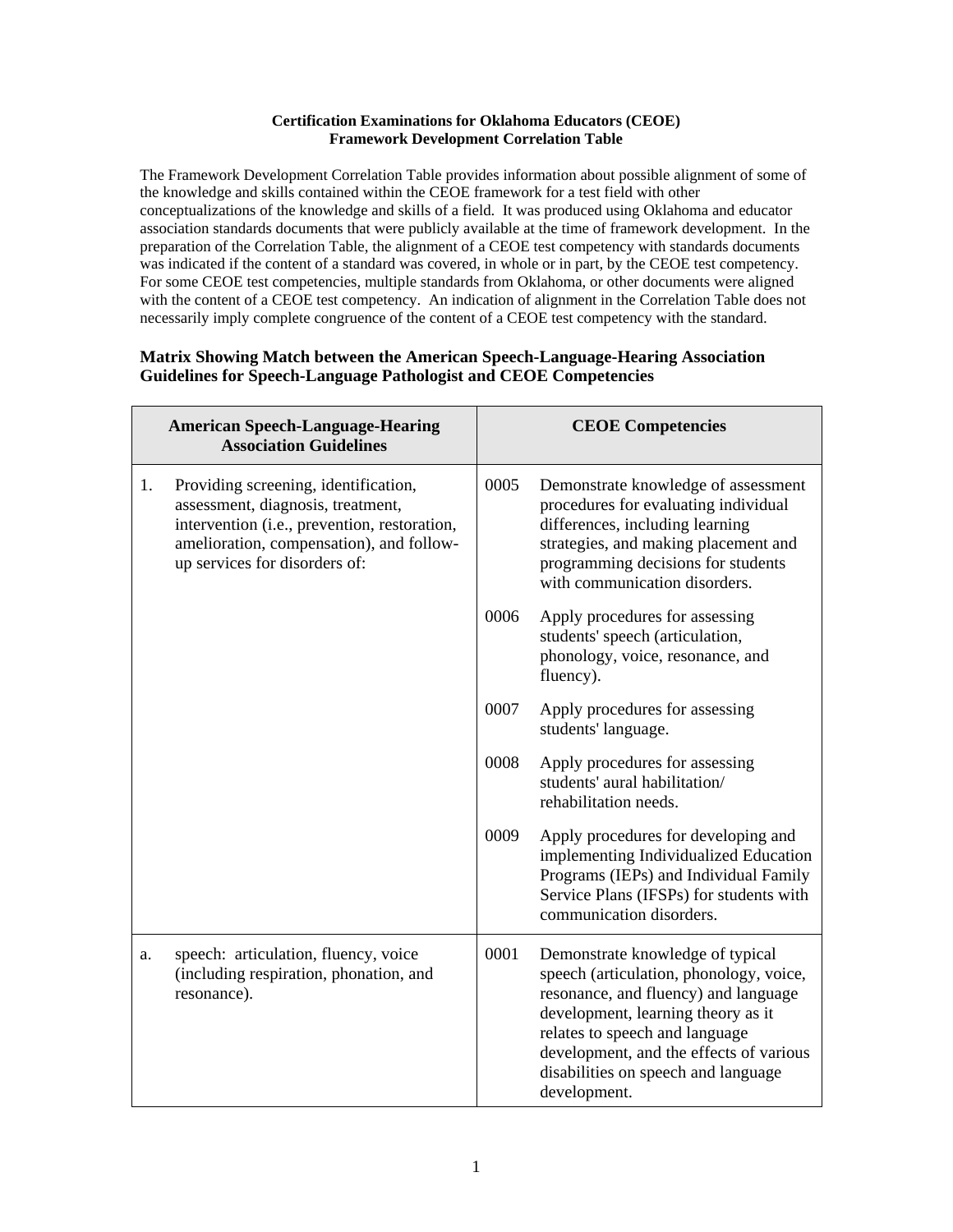|               | <b>American Speech-Language-Hearing</b><br><b>Association Guidelines</b>                                                                                                                                                            |      | <b>CEOE</b> Competencies                                                                                                                                                                                                                                                                      |
|---------------|-------------------------------------------------------------------------------------------------------------------------------------------------------------------------------------------------------------------------------------|------|-----------------------------------------------------------------------------------------------------------------------------------------------------------------------------------------------------------------------------------------------------------------------------------------------|
|               |                                                                                                                                                                                                                                     | 0002 | Demonstrate knowledge of<br>communication disorders involving<br>speech (articulation, phonology, voice,<br>resonance, and fluency).                                                                                                                                                          |
|               |                                                                                                                                                                                                                                     | 0006 | Apply procedures for assessing<br>students' speech (articulation,<br>phonology, voice, resonance, and<br>fluency).                                                                                                                                                                            |
|               |                                                                                                                                                                                                                                     | 0010 | Demonstrate knowledge of ways to<br>improve students' speech production<br>(articulation, phonology, voice,<br>resonance, and fluency).                                                                                                                                                       |
| $\mathbf b$ . | language (involving the parameters of<br>phonology, morphology, syntax,<br>semantics, and pragmatics; and including<br>disorders of receptive and expressive<br>communication in oral, written, graphic,<br>and manual modalities). | 0003 | Demonstrate knowledge of<br>communication disorders involving<br>language.                                                                                                                                                                                                                    |
|               |                                                                                                                                                                                                                                     | 0007 | Apply procedures for assessing<br>students' language.                                                                                                                                                                                                                                         |
|               |                                                                                                                                                                                                                                     | 0011 | Demonstrate knowledge of ways to<br>improve students' receptive and<br>expressive language.                                                                                                                                                                                                   |
| c.            | oral, pharyngeal, cervical esophageal, and<br>related functions (e.g., dysphagia,<br>including disorders of swallowing and<br>oral function for feeding; orofacial<br>myofunctional disorders).                                     | 0001 | Demonstrate knowledge of typical<br>speech (articulation, phonology, voice,<br>resonance, and fluency) and language<br>development, learning theory as it<br>relates to speech and language<br>development, and the effects of various<br>disabilities on speech and language<br>development. |
|               |                                                                                                                                                                                                                                     | 0005 | Demonstrate knowledge of assessment<br>procedures for evaluating individual<br>differences, including learning<br>strategies, and making placement and<br>programming decisions for students<br>with communication disorders.                                                                 |
| d.            | cognitive aspects of communication<br>(including communication disability and<br>other functional disabilities associated                                                                                                           | 0003 | Demonstrate knowledge of<br>communication disorders involving<br>language.                                                                                                                                                                                                                    |
|               | with cognitive impairment).                                                                                                                                                                                                         | 0005 | Demonstrate knowledge of assessment                                                                                                                                                                                                                                                           |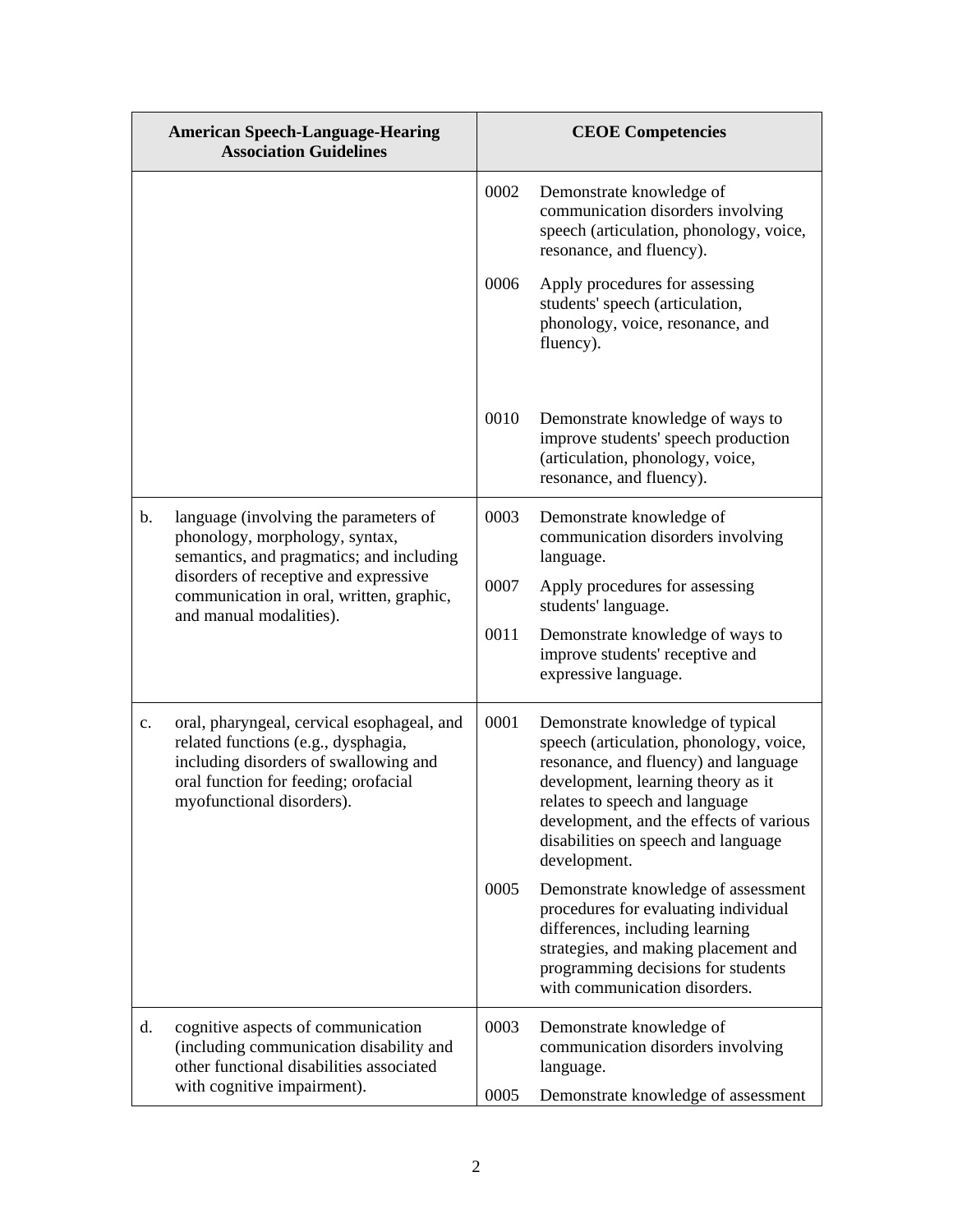|    | <b>American Speech-Language-Hearing</b><br><b>Association Guidelines</b>                                                                   |      | <b>CEOE Competencies</b>                                                                                                                                                                                               |
|----|--------------------------------------------------------------------------------------------------------------------------------------------|------|------------------------------------------------------------------------------------------------------------------------------------------------------------------------------------------------------------------------|
|    |                                                                                                                                            |      | procedures for evaluating individual<br>differences, including learning<br>strategies, and making placement and<br>programming decisions for students<br>with communication disorders.                                 |
|    |                                                                                                                                            | 0009 | Apply procedures for developing and<br>implementing Individualized Education<br>Programs (IEPs) and Individual Family<br>Service Plans (IFSPs) for students with<br>communication disorders.                           |
| e. | social aspects of communication<br>(including challenging behavior,<br>ineffective social skills, lack of<br>communication opportunities). | 0009 | Apply procedures for developing and<br>implementing Individualized Education<br>Programs (IEPs) and Individual Family<br>Service Plans (IFSPs) for students with<br>communication disorders.                           |
|    |                                                                                                                                            | 0011 | Demonstrate knowledge of ways to<br>improve students' receptive and<br>expressive language.                                                                                                                            |
|    |                                                                                                                                            | 0014 | Demonstrate knowledge of ways to<br>promote independence, social-<br>communicative effectiveness, and self-<br>advocacy in students with<br>communication disorders.                                                   |
| 2. | Providing consultation and counseling,<br>and making referrals when appropriate.                                                           | 0009 | Apply procedures for developing and<br>implementing Individualized Education<br>Programs (IEPs) and Individual Family<br>Service Plans (IFSPs) for students with<br>communication disorders.                           |
|    |                                                                                                                                            | 0015 | Demonstrate knowledge of ways to<br>work with other members of the school<br>and local communities to prevent<br>communication disorders and to<br>enhance opportunities for students with<br>communication disorders. |
|    |                                                                                                                                            | 0016 | Demonstrate knowledge of ways to<br>promote strong school-home<br>relationships.                                                                                                                                       |
|    |                                                                                                                                            | 0017 | Demonstrate knowledge of key issues,<br>trends, roles, responsibilities, legal and<br>ethical issues, and the history and<br>philosophy of special education and                                                       |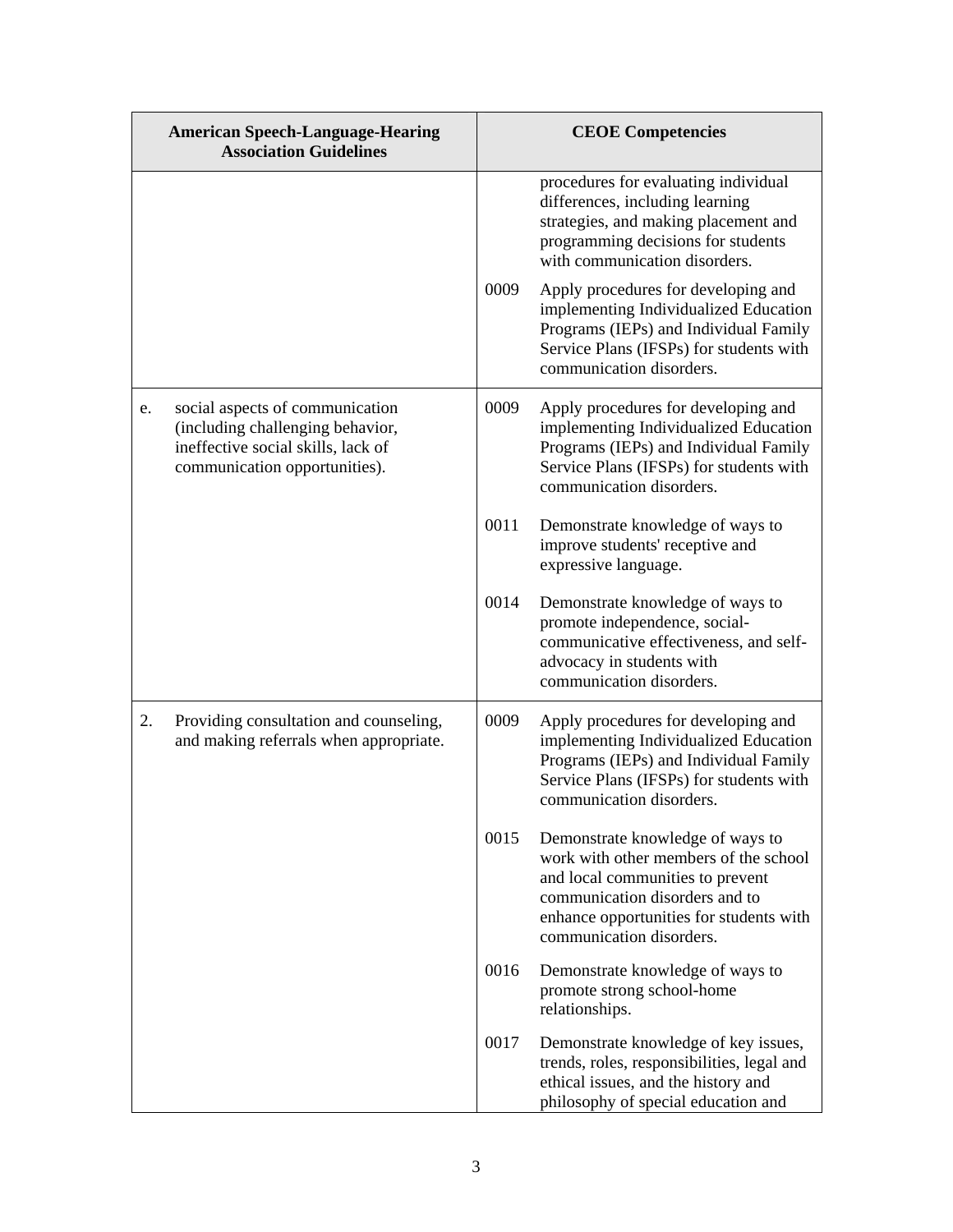|    | <b>American Speech-Language-Hearing</b><br><b>Association Guidelines</b>                                                                                                                                   |      | <b>CEOE Competencies</b>                                                                                                                                             |
|----|------------------------------------------------------------------------------------------------------------------------------------------------------------------------------------------------------------|------|----------------------------------------------------------------------------------------------------------------------------------------------------------------------|
|    |                                                                                                                                                                                                            |      | speech-language pathology.                                                                                                                                           |
| 3. | Training and supporting family members<br>and other communication partners of<br>individuals with speech, voice, language,<br>communication, and swallowing<br>disabilities.                               | 0016 | Demonstrate knowledge of ways to<br>promote strong school-home<br>relationships.                                                                                     |
| 4. | Developing and establishing effective<br>augmentative and alternative<br>communication techniques and strategies,<br>including selecting, prescribing, and                                                 | 0010 | Demonstrate knowledge of ways to<br>improve students' speech production<br>(articulation, phonology, voice,<br>resonance, and fluency).                              |
|    | dispensing of aids and devices and<br>training individuals, their families, and<br>other communication partners in their use.                                                                              | 0011 | Demonstrate knowledge of ways to<br>improve students' receptive and<br>expressive language.                                                                          |
|    |                                                                                                                                                                                                            | 0012 | Demonstrate knowledge of ways to<br>improve the communication skills of<br>students with hearing loss.                                                               |
|    |                                                                                                                                                                                                            | 0013 | Demonstrate knowledge of ways to<br>promote the academic achievement and<br>independent learning of students with<br>communication disorders.                        |
|    |                                                                                                                                                                                                            | 0014 | Demonstrate knowledge of ways to<br>promote independence, social-<br>communicative effectiveness, and self-<br>advocacy in students with<br>communication disorders. |
|    |                                                                                                                                                                                                            | 0016 | Demonstrate knowledge of ways to<br>promote strong school-home<br>relationships.                                                                                     |
| 5. | Selecting, fitting, and establishing<br>effective use of appropriate prosthetic/<br>adaptive devices for speaking and<br>swallowing (e.g., tracheoesophageal<br>valves, electrolarynges, speaking valves). | N/A  |                                                                                                                                                                      |
| 6. | Using instrumental technology to<br>diagnose and treat disorders of<br>communication and swallowing (e.g.,<br>videofluoroscopy, nasendoscopy,                                                              | N/A  |                                                                                                                                                                      |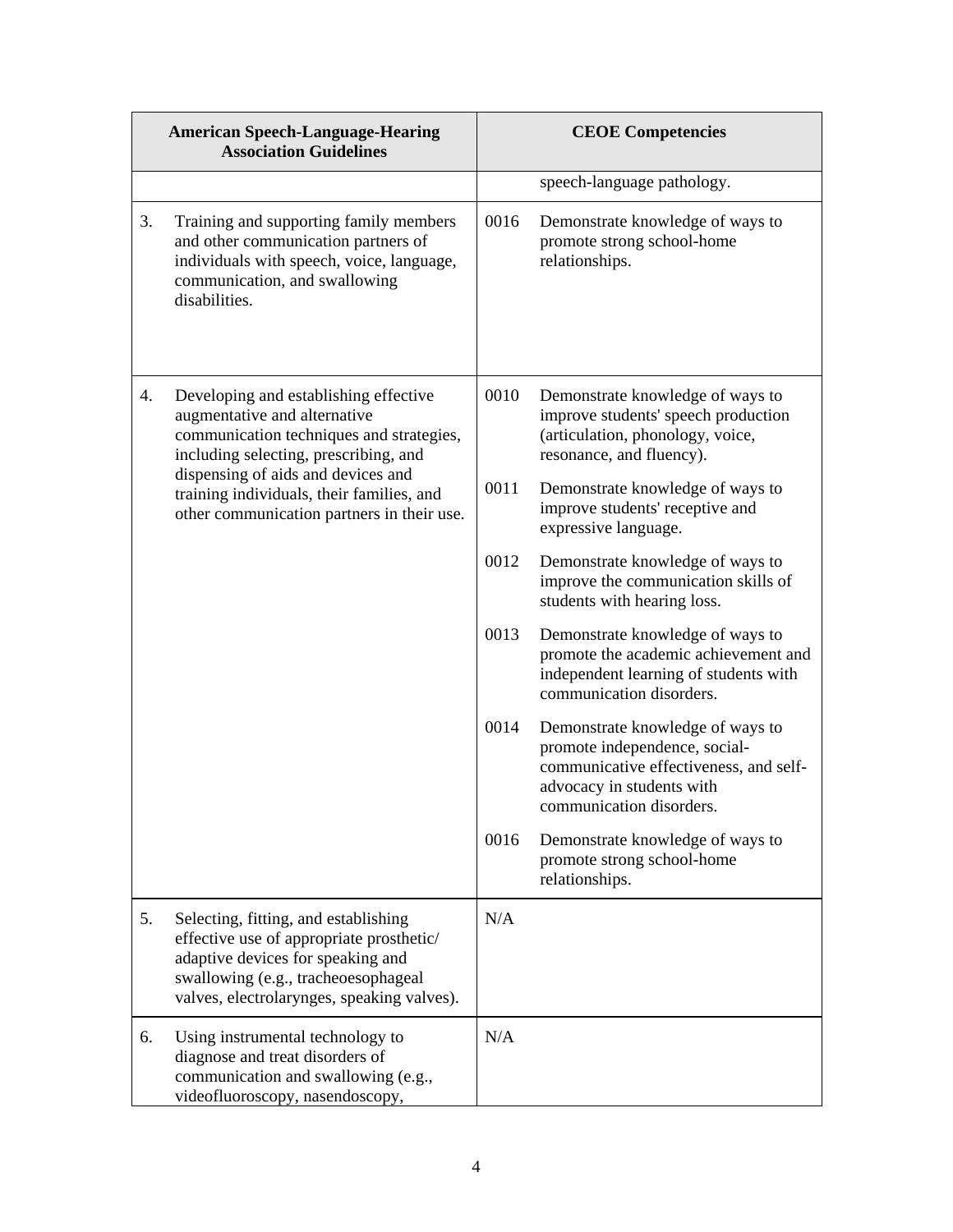|    | <b>American Speech-Language-Hearing</b><br><b>Association Guidelines</b>                                                                                                                                                                             |      | <b>CEOE</b> Competencies                                                                                                                                                                     |
|----|------------------------------------------------------------------------------------------------------------------------------------------------------------------------------------------------------------------------------------------------------|------|----------------------------------------------------------------------------------------------------------------------------------------------------------------------------------------------|
|    | ultrasonography, stroboscopy).                                                                                                                                                                                                                       |      |                                                                                                                                                                                              |
| 7. | Providing aural rehabilitation and related<br>counseling services to individuals with<br>hearing loss and to their families.                                                                                                                         | N/A  |                                                                                                                                                                                              |
| 8. | Collaborating in the assessment of central<br>auditory processing disorders in cases in<br>which there is evidence of speech,<br>language, and/or other cognitive-<br>communication disorders; providing                                             | 0009 | Apply procedures for developing and<br>implementing Individualized Education<br>Programs (IEPs) and Individual Family<br>Service Plans (IFSPs) for students with<br>communication disorders. |
|    | intervention for individuals with central<br>auditory processing disorders.                                                                                                                                                                          | 0010 | Demonstrate knowledge of ways to<br>improve students' speech production<br>(articulation, phonology, voice,<br>resonance, and fluency).                                                      |
|    |                                                                                                                                                                                                                                                      | 0011 | Demonstrate knowledge of ways to<br>improve students' receptive and<br>expressive language.                                                                                                  |
|    |                                                                                                                                                                                                                                                      | 0012 | Demonstrate knowledge of ways to<br>improve the communication skills of<br>students with hearing loss.                                                                                       |
|    |                                                                                                                                                                                                                                                      | 0013 | Demonstrate knowledge of ways to<br>promote the academic achievement and<br>independent learning of students with<br>communication disorders.                                                |
|    |                                                                                                                                                                                                                                                      | 0014 | Demonstrate knowledge of ways to<br>promote independence, social-<br>communicative effectiveness, and self-<br>advocacy in students with<br>communication disorders.                         |
| 9. | Conducting pure-tone air conduction<br>hearing screening and screening<br>tympanometry for the purpose of the<br>initial identification and/or referral of<br>individuals with other communication<br>disorders or possible middle ear<br>pathology. | N/A  |                                                                                                                                                                                              |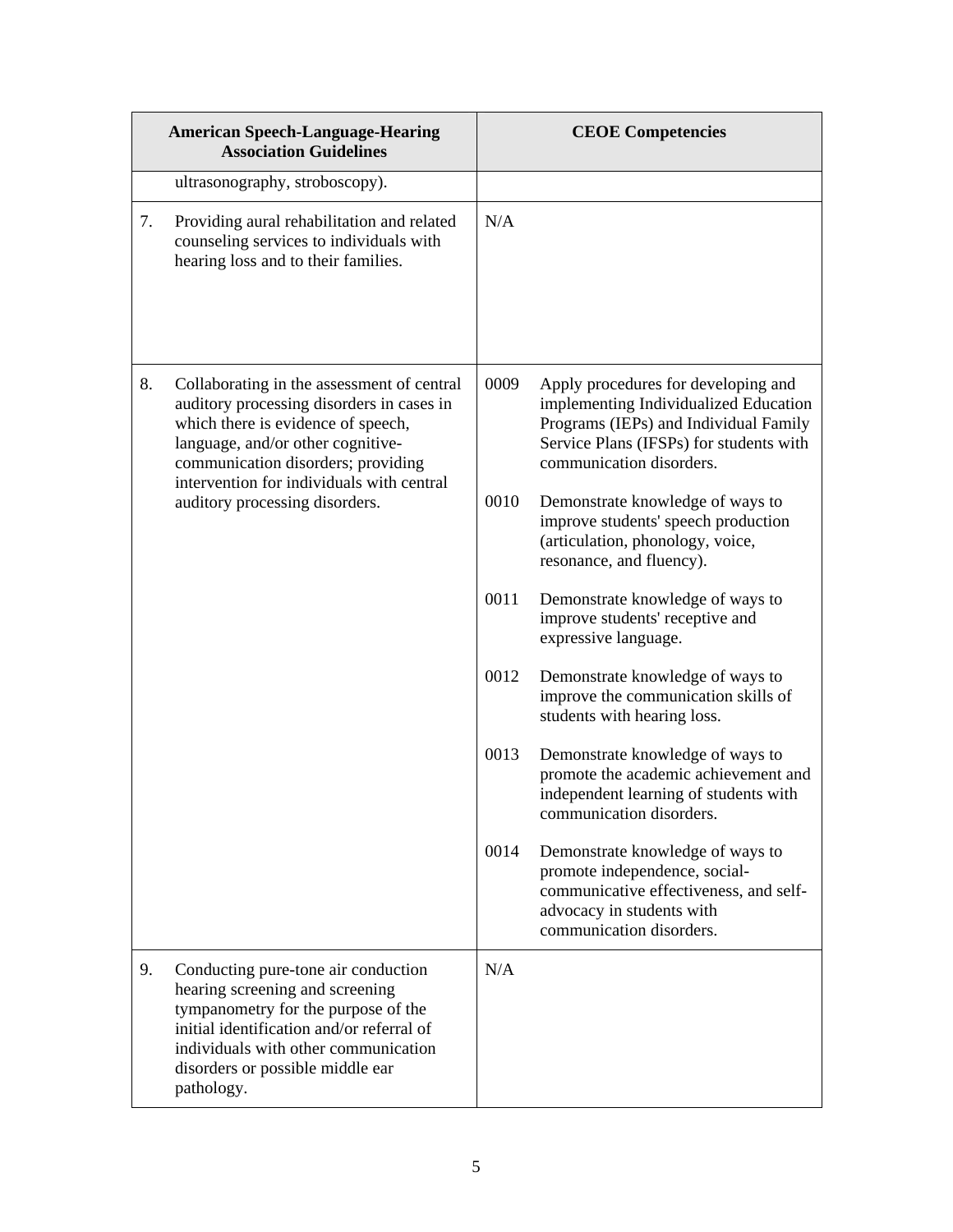|     | <b>American Speech-Language-Hearing</b><br><b>Association Guidelines</b>                                                                                                                           |      | <b>CEOE Competencies</b>                                                                                                                                                                                               |
|-----|----------------------------------------------------------------------------------------------------------------------------------------------------------------------------------------------------|------|------------------------------------------------------------------------------------------------------------------------------------------------------------------------------------------------------------------------|
| 10. | Enhancing speech and language<br>proficiency and communication<br>effectiveness, including but not limited to<br>accent reduction, collaboration with<br>teachers of English as a second language, | 0010 | Demonstrate knowledge of ways to<br>improve students' speech production<br>(articulation, phonology, voice,<br>resonance, and fluency).                                                                                |
|     | and improvement of voice, performance,<br>and singing.                                                                                                                                             | 0011 | Demonstrate knowledge of ways to<br>improve students' receptive and<br>expressive language.                                                                                                                            |
|     |                                                                                                                                                                                                    | 0012 | Demonstrate knowledge of ways to<br>improve the communication skills of<br>students with hearing loss.                                                                                                                 |
|     |                                                                                                                                                                                                    | 0013 | Demonstrate knowledge of ways to<br>promote the academic achievement and<br>independent learning of students with<br>communication disorders.                                                                          |
|     |                                                                                                                                                                                                    | 0014 | Demonstrate knowledge of ways to<br>promote independence, social-<br>communicative effectiveness, and self-<br>advocacy in students with<br>communication disorders.                                                   |
| 11. | Training and supervising support<br>personnel.                                                                                                                                                     | 0015 | Demonstrate knowledge of ways to<br>work with other members of the school<br>and local communities to prevent<br>communication disorders and to<br>enhance opportunities for students with<br>communication disorders. |
|     |                                                                                                                                                                                                    | 0017 | Demonstrate knowledge of key issues.<br>trends, roles, responsibilities, legal and<br>ethical issues, and the history and<br>philosophy of special education and<br>speech-language pathology.                         |
| 12. | Developing and managing academic and<br>clinical programs in communication<br>sciences and disorders.                                                                                              | N/A  |                                                                                                                                                                                                                        |
| 13. | Conducting, dissemination, and applying<br>research in communication sciences and<br>disorders.                                                                                                    | 0017 | Demonstrate knowledge of key issues,<br>trends, roles, responsibilities, legal and<br>ethical issues, and the history and<br>philosophy of special education and<br>speech-language pathology.                         |